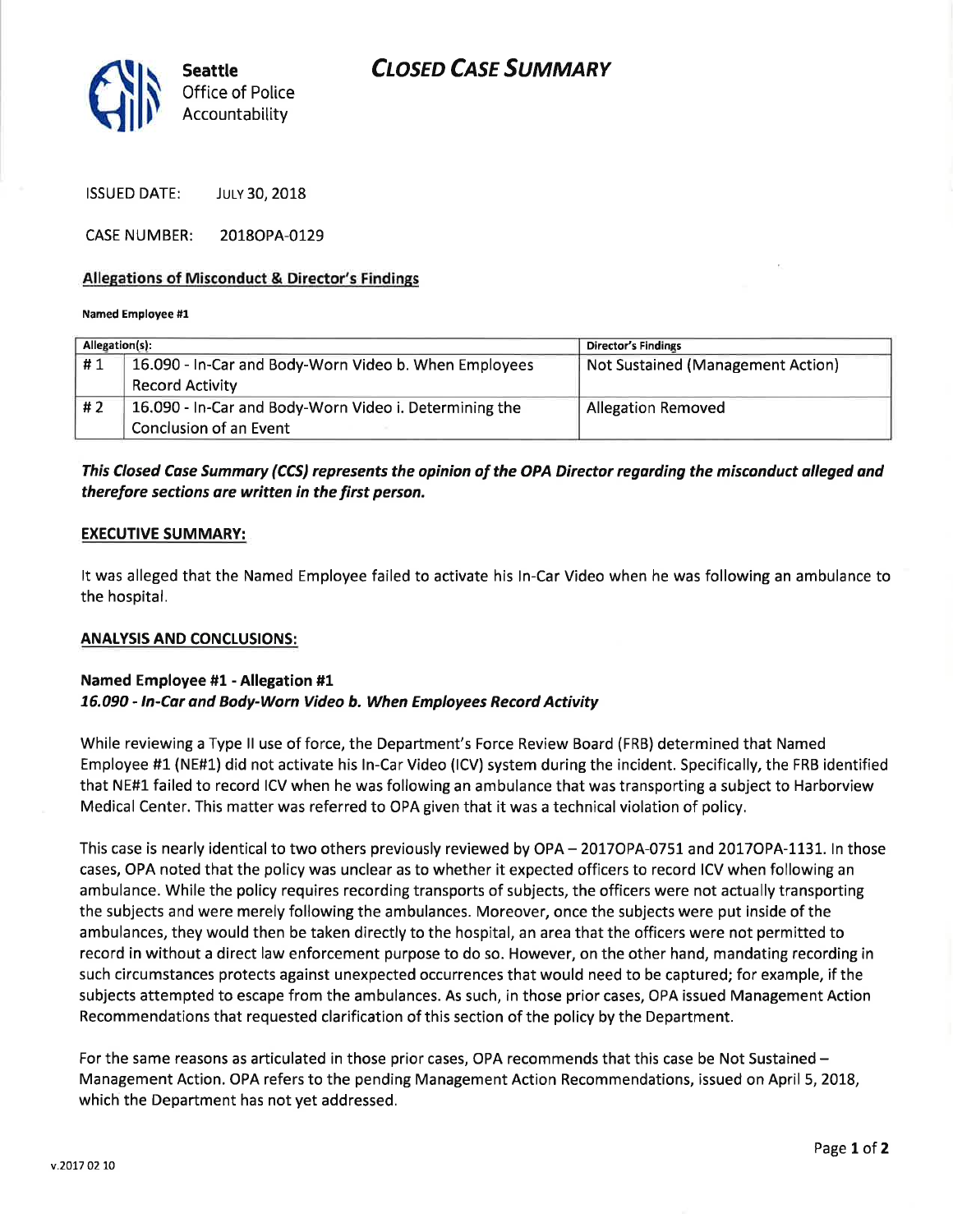

# **CLOSE CASE SUMMARY**

OPA CAsE NUMBER: 2018OPA-O129

Even though I recommend a Management Action here, I note that NE#1 failed to comply with SPD Policy 15.090- POL-7 when he did not note the lack of video in an update to the call and document that no video existed and provide an explanation in an appropriate report. lndeed, he provided no reason for his conduct until his OPA interview. Had he done so, this case may never have been referred to OPA by the FRB in the first place and classified for investigation. I counsel him more closely comply with this section of the policy moving forward.

Recommended Finding: Not Sustained (Management Action)

# Named Employee #1 - Allegation #2 76.090 - ln-Car ond Body-Worn Video i. Determining the Conclusion of an Event

Given that the issues in this case are addressed by the above Management Action Recommendation, I deem this allegation to be unnecessary and duplicative. As such, I recommend that it be removed.

Recommended Finding: Allegation Removed